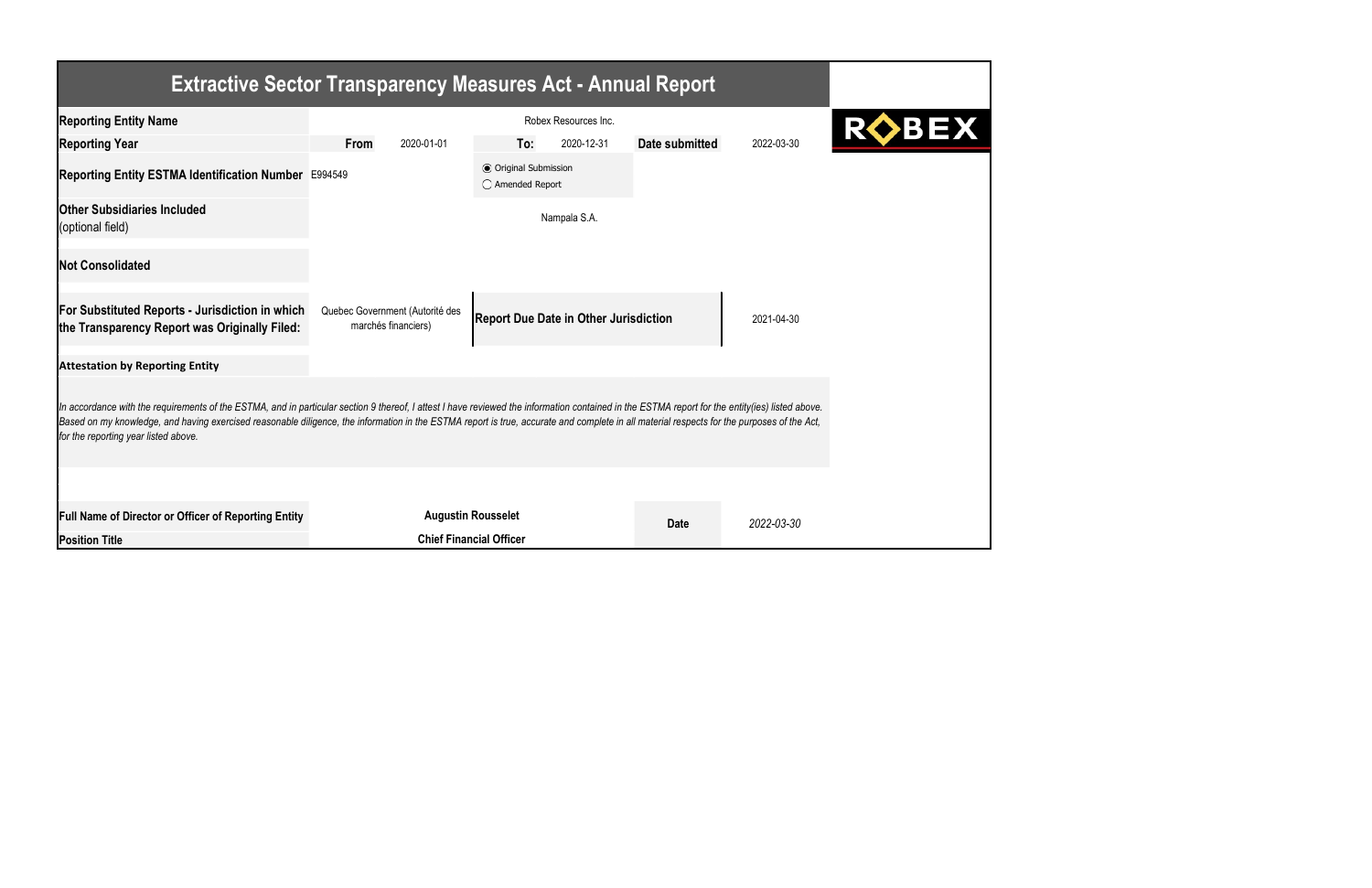



## **STATEMENT UNDER THE ACT RESPECTING TRANSPARENCY MEASURES IN THE MINING, OIL AND GAS INDUSTRIES** (s.1)

Fiscal year covered by the statement: from  $\lambda$  January 1, 2020

 $\overline{b}$  December 31, 2020

Name of the entity filing the statement: Robex Resources inc.

Name(s) of the subsidiary or subsidiaries for which the entity files the statement, where applicable:

Nampala S.A.

## **CERTIFICATE**

I certify that I have examined the information contained in the statement of Robex Resources inc.  $\qquad \qquad |$  for the fiscal year that began on January 1, 2020  $\qquad \qquad |$  and . To my knowledge and having exercised due diligence, the information contained in the statement is, in all material respects for the purposes of the Act, true, accurate and complete. ended on December 31, 2020

Full name of the officer or director: Augustin Rousselet

Title of position: Chief Financial Officer

| Date: April 28, 2021 |  |
|----------------------|--|
|                      |  |
|                      |  |
| [Signature]          |  |